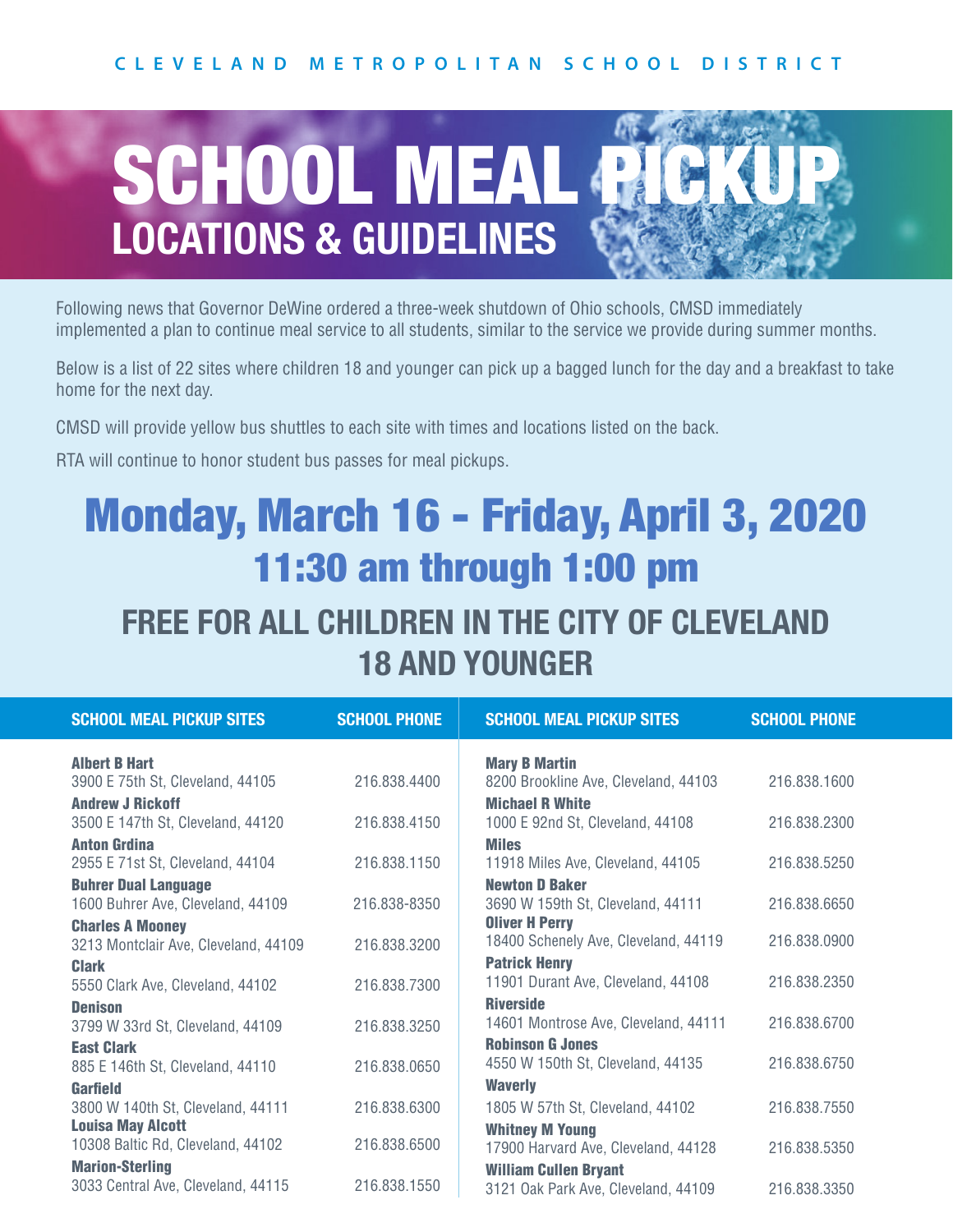# Shuttle Locations & Times

| East Clark   885 E 146th St.                                                                            |                                                                                     |                                                             |
|---------------------------------------------------------------------------------------------------------|-------------------------------------------------------------------------------------|-------------------------------------------------------------|
| <b>Shuttle Pickup Location</b><br>Kenneth W Clement<br>Iowa-Maple                                       | <b>Address</b><br>14311 Woodworth Rd.<br>12510 Maple Ave.                           | <b>Time</b><br>11:10 a.m.<br>11:19a.m.                      |
| AJ Rickoff   3500 E 147th St.                                                                           |                                                                                     |                                                             |
| <b>Shuttle Pickup Location</b><br>Nathan Hale<br><b>Charles Dickens</b>                                 | <b>Address</b><br>3588 Martin Luther King Dr.<br>13013 Corlett Ave.                 | <b>Time</b><br>11:10 a.m.<br>$11:20$ a.m.                   |
| Anton Grdina   2955 E 71st St.                                                                          |                                                                                     |                                                             |
| <b>Shuttle Pickup Location</b><br><b>Bolton</b><br>Sunbeam<br><b>Harvey Rice</b>                        | <b>Address</b><br>9803 Quebec Ave.<br>11731 Mount Overlook Ave.<br>2730 E 116th St. | <b>Time</b><br>$10:58$ a.m.<br>$11:08$ a.m.<br>$11:15$ a.m. |
| <b>Buhrer   1600 Buhrer Ave.</b>                                                                        |                                                                                     |                                                             |
| <b>Shuttle Pickup Location</b><br>Tremont<br>Scranton<br>Luis Munoz Marin                               | <b>Address</b><br>2409 W 10th St.<br>1991 Barber Ave<br>1701 Castle Ave             | <b>Time</b><br>$11:08$ a.m.<br>$11:15$ a.m.<br>$11:22$ a.m. |
|                                                                                                         | Whitney Young   17900 Harvard Ave.                                                  |                                                             |
| <b>Shuttle Pickup Location</b><br>Robert Jamison<br>Adlai Stevenson                                     | <b>Address</b><br>4092 E 146th St.<br>18300 Woda Ave.                               | <b>Time</b><br>11:11 a.m.<br>$11:22$ a.m.                   |
|                                                                                                         | <b>Charles A Mooney   3213 Montclair Ave.</b>                                       |                                                             |
| <b>Shuttle Pickup Location</b><br>Benjamin Franklin                                                     | <b>Address</b><br>1905 Spring Rd.                                                   | <b>Time</b><br>11:22 a.m.                                   |
| Clark   5550 Clark Ave.                                                                                 |                                                                                     |                                                             |
| <b>Shuttle Pickup Location</b><br>Halle<br><b>International Newcomers</b><br>Academy                    | <b>Address</b><br>7901 Halle Ave.<br>3145 W 46th St.                                | <b>Time</b><br>11:12 a.m.<br>$11:23$ a.m.                   |
|                                                                                                         | Mary B Martin   8200 Brookline Ave.                                                 |                                                             |
| <b>Shuttle Pickup Location</b><br>Dike School of the Arts<br>Alfred Benesch<br>George Washington Carver | <b>Address</b><br>2501 E 61st St.<br>5393 Quincy Ave.<br>2201 E 49th St.            | <b>Time</b><br>$11:05$ a.m.<br>$11:12$ a.m.<br>11:19a.m.    |
|                                                                                                         | <b>Marion Sterling   3033 Central Ave.</b>                                          |                                                             |
| <b>Shuttle Pickup Location</b><br>Case<br>Campus International (K-8)                                    | <b>Address</b><br>4050 Superior Ave.<br>2160 Payne Ave.                             | <b>Time</b><br>$11:11$ a.m.<br>$11:20$ a.m.                 |
| Miles   11918 Miles Ave.                                                                                |                                                                                     |                                                             |
| <b>Shuttle Pickup Location</b><br><b>Miles Park</b><br>Warner GLA                                       | <b>Address</b><br>4090 E 93rd St.<br>8315 Jeffries Ave.                             | <b>Time</b><br>$11:09$ a.m.<br>$11:18$ a.m.                 |
|                                                                                                         | Michael R White   1000 E 92nd St.                                                   |                                                             |
| <b>Shuttle Pickup Location</b><br>Daniel E Morgan<br>Wade Park<br>Willson                               | <b>Address</b><br>8912 Morris Ct.<br>7600 Wade Park Ave.<br>1122 Ansel Rd.          | <b>Time</b><br>$11:03$ a.m.<br>$11:10$ a.m.<br>11:19 a.m.   |

| Denison   3799 W 33rd St.                                                                  |                                                                                      |                                                           |
|--------------------------------------------------------------------------------------------|--------------------------------------------------------------------------------------|-----------------------------------------------------------|
| <b>Shuttle Pickup Location</b><br>Orchard<br>Walton                                        | <b>Address</b><br>4200 Bailev Ave.<br>3409 Walton Ave.                               | <b>Time</b><br>11:09a.m.<br>$11:17$ a.m.                  |
| AB Hart   3900 E 75th St.                                                                  |                                                                                      |                                                           |
| <b>Shuttle Pickup Location</b><br>Willow<br>Mound                                          | <b>Address</b><br>5004 Glazier Ave.<br>5935 Ackley Rd.                               | <b>Time</b><br>11:10 a.m.<br>11:19a.m.                    |
| Newton D Baker 3690 W159th St.                                                             |                                                                                      |                                                           |
| <b>Shuttle Pickup Location</b><br>Douglas MacArthur<br>Clara E Westropp<br>Valley View BLA | <b>Address</b><br>4401 Valleyside Rd.<br>19101 Puritas Ave.<br>17200 Valleyview Ave. | <b>Time</b><br>$11:06$ a.m.<br>11:12 a.m.<br>11:20 a.m.   |
|                                                                                            | Oliver H Perry   18400 Schenely Ave.                                                 |                                                           |
| <b>Shuttle Pickup Location</b><br><b>Euclid Park</b><br>Hannah Gibbons<br>Memorial         | <b>Address</b><br>17914 Euclid Ave.<br>1401 Larchmont Rd.<br>410 E 152nd St.         | <b>Time</b><br>11:11 a.m.<br>$11:15$ a.m.<br>$11:23$ a.m. |
| Patrick Henry   11901 Durant Ave.                                                          |                                                                                      |                                                           |
| <b>Shuttle Pickup Location</b><br>Mary M Bethune<br>Franklin D Roosevelt                   | <b>Address</b><br>11815 Moulton Ave.<br>800 Linn Dr.                                 | <b>Time</b><br>11:12 a.m.<br>11:22 a.m.                   |
| RG Jones   4550 W 150th St.                                                                |                                                                                      |                                                           |
| <b>Shuttle Pickup Location</b><br>Artemus Ward                                             | <b>Address</b><br>4315 W 140th St.                                                   | <b>Time</b><br>$11:21$ a.m.                               |
| Riverside   14601 Montrose Ave.                                                            |                                                                                      |                                                           |
| <b>Shuttle Pickup Location</b><br>Almira<br>Wilbur Wright                                  | <b>Address</b><br>3375 W 99th St.<br>11005 Parkhurst Dr.                             | <b>Time</b><br>11:20 a.m.<br>$11:23$ a.m.                 |
| Waverly   1805 W 57th St.                                                                  |                                                                                      |                                                           |
| <b>Shuttle Pickup Location</b><br>Garrett Morgan<br>Paul L Dunbar                          | <b>Address</b><br>4016 Woodbine Ave<br>2159 W 29th St.                               | <b>Time</b><br>$11:11$ a.m.<br>11:19a.m.                  |
|                                                                                            | William C Bryant   3121 Oak Park Ave.                                                |                                                           |
| <b>Shuttle Pickup Location</b><br><b>William Rainey Harper</b>                             | <b>Address</b><br>5515 Ira Ave.                                                      | <b>Time</b><br>$11:21$ a.m.                               |
| Garfield   3800 W 140th St.                                                                |                                                                                      |                                                           |
| <b>Shuttle Pickup Location</b><br>Louis Agassiz                                            | <b>Address</b><br>3595 Bosworth Rd.                                                  | <b>Time</b><br>$11:18$ a.m.                               |
|                                                                                            | Louisa May Alcott   10308 Baltic Rd.                                                 |                                                           |
| <b>Shuttle Pickup Location</b>                                                             | <b>Address</b>                                                                       | <b>Time</b>                                               |

Jospeh M Gallagher 6601 Franklin Blvd. 11:11 a.m. Marion C Seltzer 1468 W 98th St. 11:20 a.m.